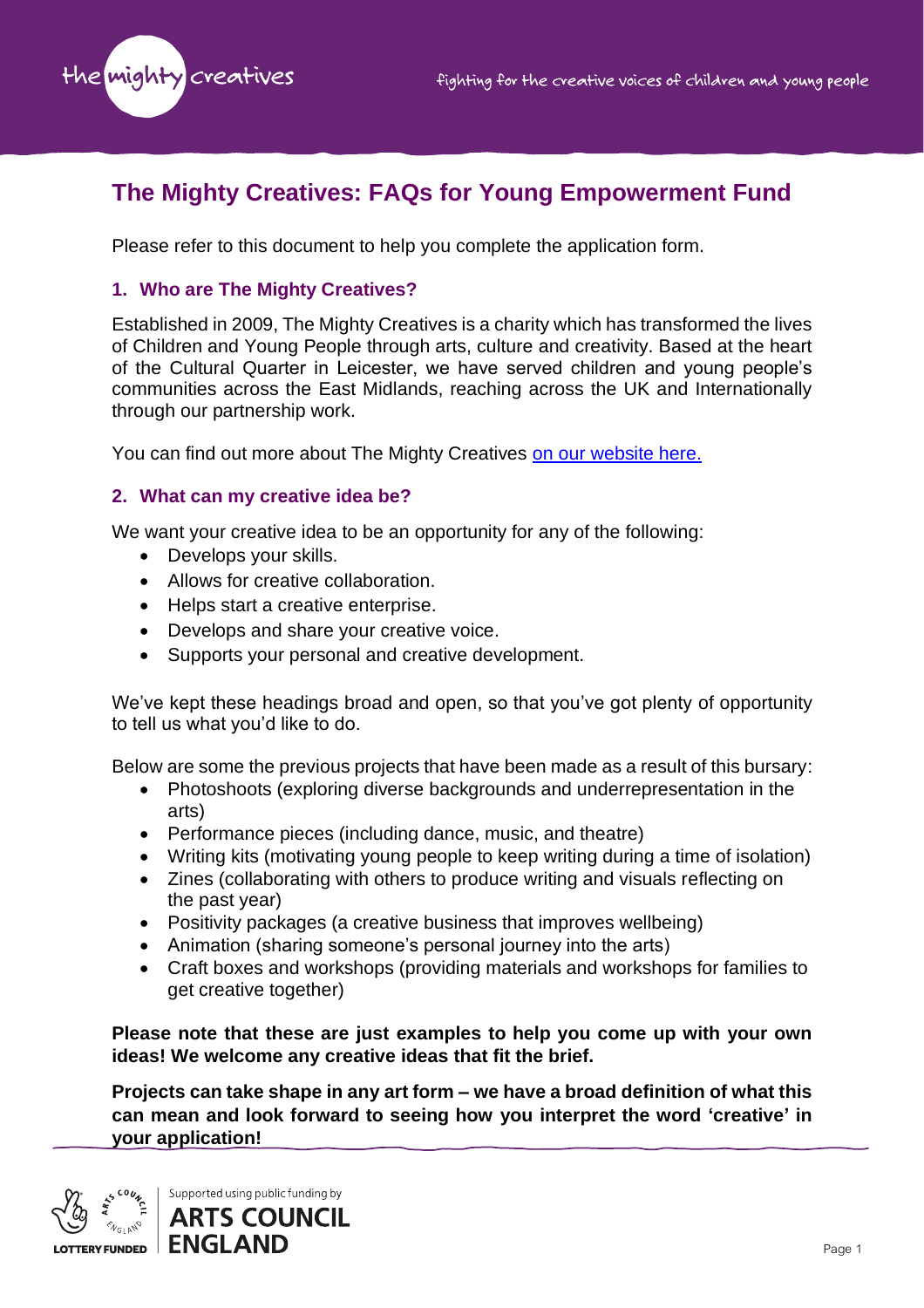

# **3. Where can I find inspiration?**

Think about what creative skills you already have, or skills you would like to learn and develop. From this you can think about what kind of creative project you would like to produce. Maybe you would love to collaborate with someone to create something – this can be the basis of your project. Perhaps you've identified an issue in your community and have a creative



solution to solve this and want to make a positive impact. Or maybe you have a project that will allow you to develop your skills and creativity. These are just a couple of suggestions to help get your ideas following and for you to share your creative voice. Doing research online about previous creative projects can also be a good starting point!

# **4. What do we mean by 'developing your skills'?**

This is an opportunity for you to practise and grow different skills that might be useful in your work and careers, even if you chose not to pursue a creative career. So, this might mean working on things that are important in lots of jobs and careers. For instance:

- Working to a plan
- Getting things done on time
- Working together with other people
- Communicating your ideas
- Sticking to your budget
- Problem solving
- Thinking about how to improve next time

These are just some examples and you may be able to think of other skills that are more important for you to practise and grow through this project.

# **5. What do we mean by 'allowing for creative collaboration'?**

We think it is really important and rewarding that in your projects you look for opportunities to work with different creative people. You can draw on their knowledge, skills and inspiration and share yours with them too. Your Creative Coaches should be a key part of how you think about creative collaboration, but you may want to draw on other key people you know too.

## **6. What do we mean by 'helps start a creative enterprise'?**

A creative enterprise can be lots of different things, everything from selling your original fabric designs in an Etsy shop, to setting up as commercial photographer, to becoming a gigging musician, and everything in between! It is also not necessarily about making a profit, creative enterprises can be for the benefit of communities, for

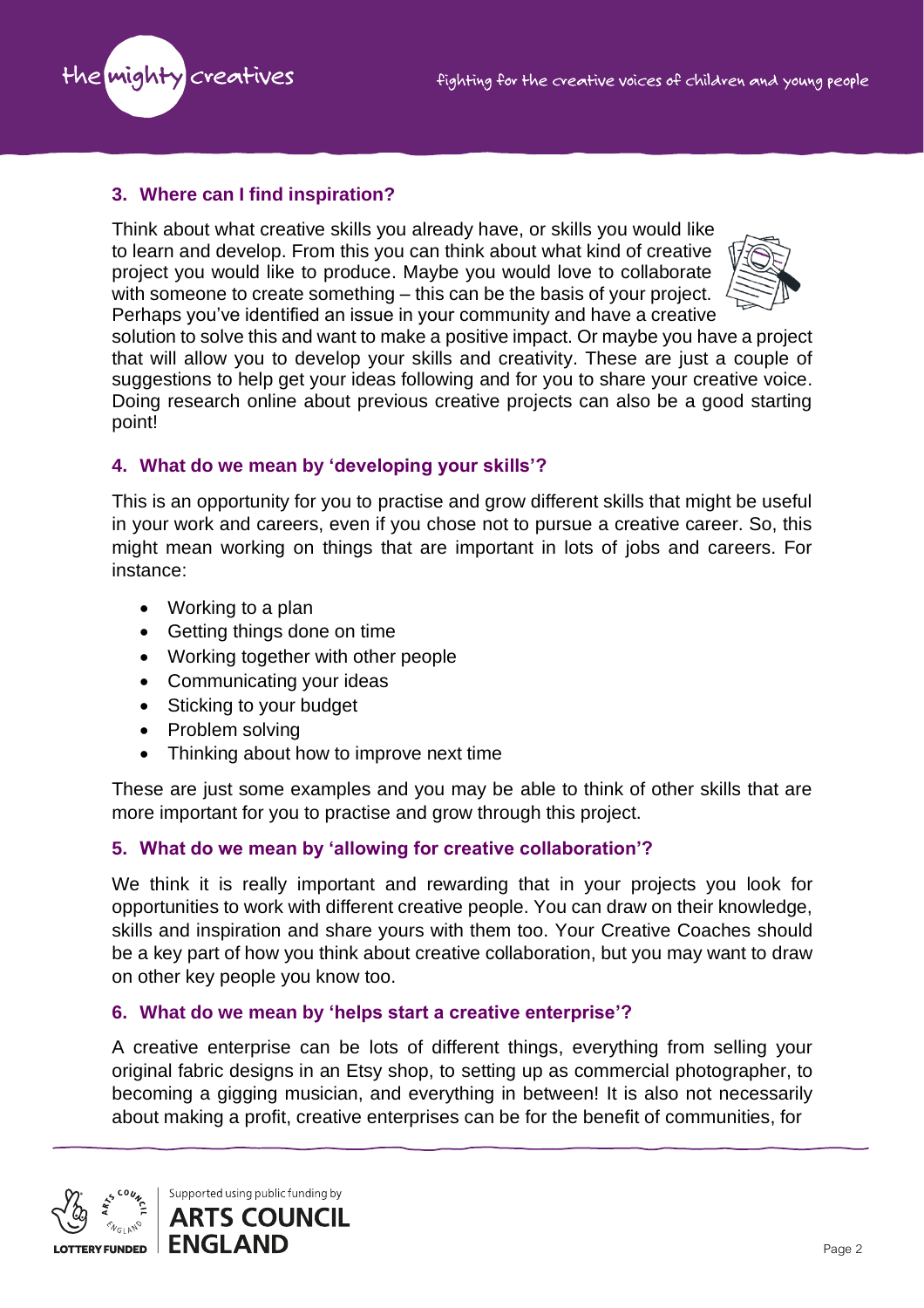

instance through volunteering your time. It's about making the most of your skills and energy to develop a satisfying creative career in whatever way you think is right for you.

Creative enterprise can refer to starting up a full-time creative business, but we know that this is a huge leap. Setting up a full-time creative business won't be for all, and if this is for you, you will need to take this step by step and get lots of good advice. So, for this fund we want to hear about how you might explore ideas about enterprise.

## **7. What do we mean by a 'creative voice'?**

Your voice is your self-expression, your values, and your beliefs. It is a way for you to share your feelings and opinions on what you care about. A creative voice is doing this through creativity and through culture and the arts (whatever art form you choose)!

## **8. What do we mean by 'personal and creative development'?**

When we say personal development, we mean how you might see yourself growing and changing through this project. How will it impact you? It might for example, mean you grow in confidence or that you use others you work with on your project to help reflect on your work.

When we say creative development, this might be about you exploring a new inspiration, trying new creative techniques, working with other people or doing something creative you've never done before but always wanted to. This is all part of your journey as a creative person.

## **9. How do I receive my bursary?**



If you are successful, you will receive what we call a 'Grant Agreement', this is something you will need to sign (along with your parents/care giver if you're under 18) to confirm you understand what the bursary is for.

At this time, we will also ask you to complete a form with yours or your parents/care givers bank details so that we can make a payment to you to complete your grant.

Once we have received these, we will ask you to send an invoice. This is a document that asks for a total sum of money and explains what the money will be used for.

As long as you meet the deadlines for the documents that we send you to complete, you should receive your bursary by July in time for the start of your project delivery.

## **10. I have never signed a grant agreement or sent an invoice before. Will I receive support with this?**

Absolutely! We will go over the grant agreement with you in the first of our online group

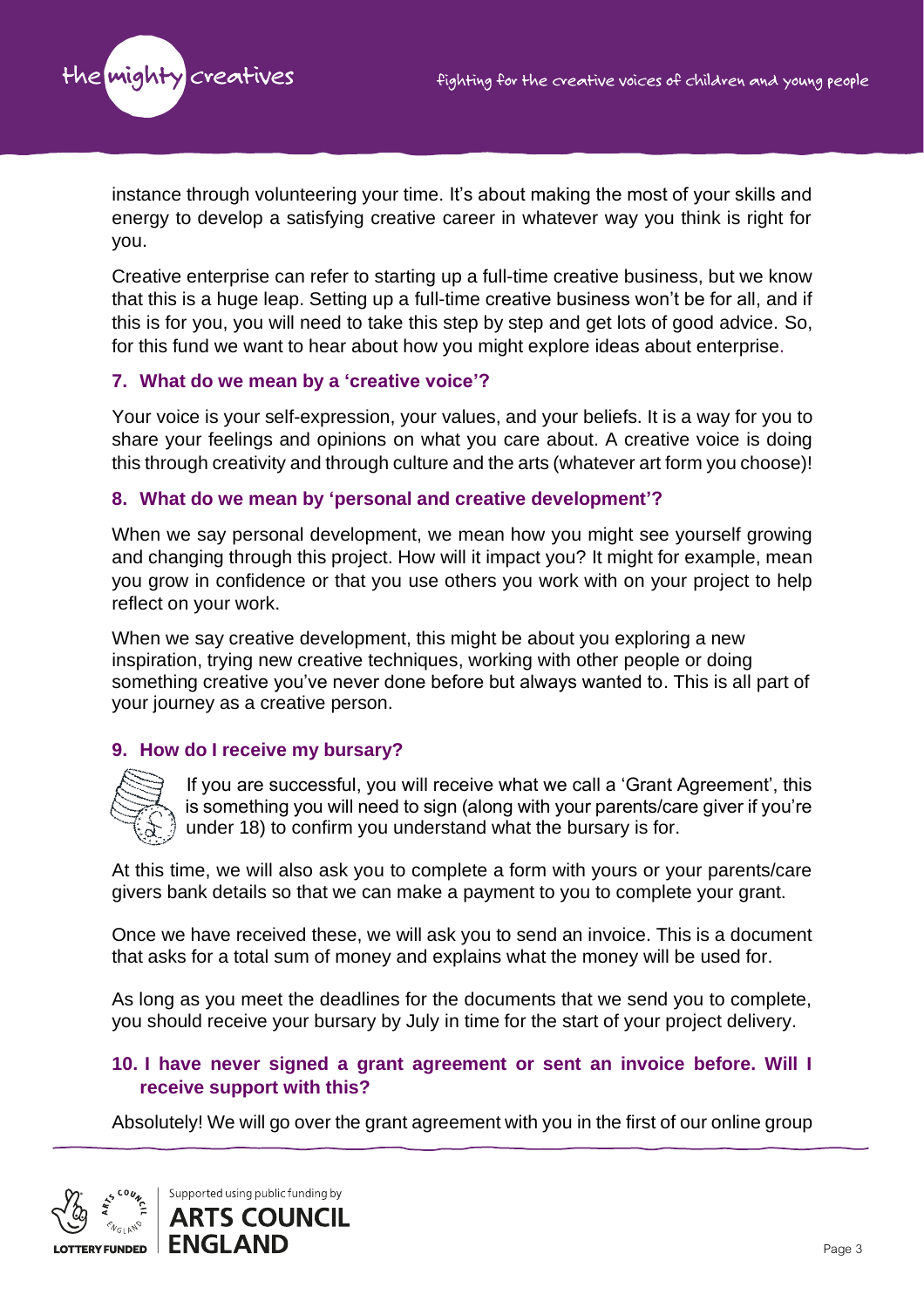

sessions and will provide an invoice template for you to complete with your relevant details. Any questions that come to you outside of this session can also be sent to the Project Assistant working on the programme if you need further support.

## **11.What is a Creative Coach?**

A Creative Coach is a professional who will be on hand to support you throughout your project. Alongside a series of drop-in and group sessions that are online, your Creative Coach will be able to offer support on developing your idea, delivering your project, and sharing your achievements, as well as any other help you may need throughout the process. You will have 5 hours with your Creative Coach, and it is envisaged that you will spend approx. 1 hour per month of the programme in a 1-2-1 with your Creative Coach.

Your 1-2-1 sessions with your Creative Coach will be arranged between you and your Creative Coach to suit your schedules.

#### **12.Who will choose my Creative Coach?**

Creative Coaches are paired with you by The Mighty Creatives. We look at their expertise and interests to make the decision. We will look at your project and pair you with the Creative Coach who is most suited to support you.

#### **13.What will we do in our first session?**

Your first session with your Creative Coach will be an opportunity to get to know your Coach and for them to get to know you. You will be able to explain your project to them and identify areas that you feel you will need the most support with. They will have access to your application before your first meeting, so that they have some background information on what it is you want to do. During this session, we will ask you to complete a questionnaire together, and to complete a timeline for your project to ensure that you can finish on time.

#### **14.What other support will I receive?**

Alongside receiving a Creative Coach, there is an online support package to help you as part of the programme. The full support package consists of:

- 5 x 1 hour of 1-2-1 support with an individual Creative Coach
- 1 x 1 hour Welcome and Grant Briefing Session
- 5 x 1.5 hour Hybrid Project Management Webinars & Discussion Sessions

If you are unable to attend our hybrid online sessions, do not worry. The webinar aspect of the session has been recorded and is available online via our learning platform, Teachable. You will have access to this to catch up on anything you may have missed out on.

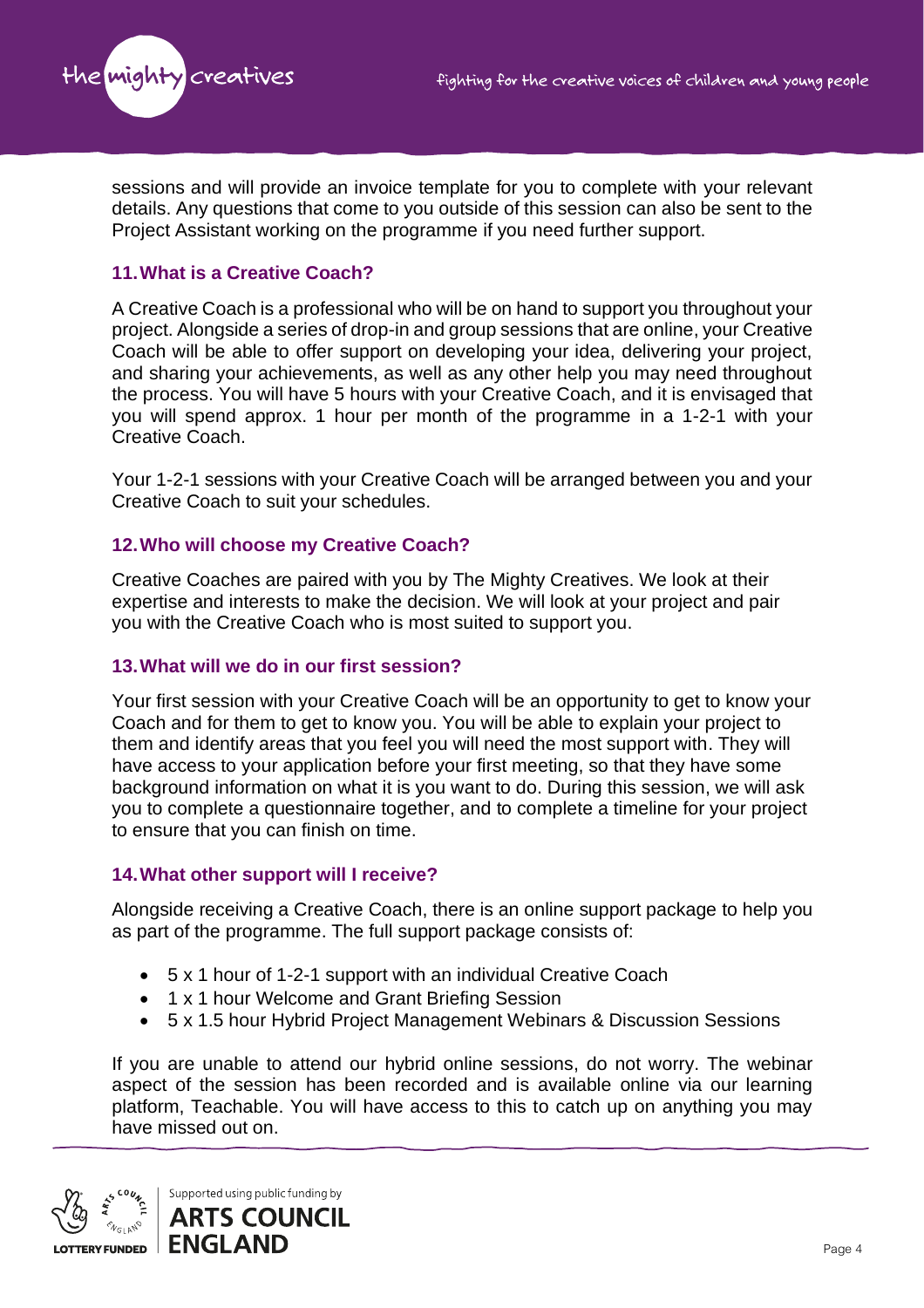

We also understand that other commitments may crop up, or that you may be unable to attend the dates and times of the sessions. This is completely fine, all we ask is that you contact us to let us know if this is the case. We recommend attending the group online sessions whenever possible, as these are designed to help support you with the development and delivery of your project and are an opportunity for you to get to know other people on the programme.

## **15. How long do I have to complete my project?**



You have from **1 st July 2022** until **1 st December 2022** to complete your funded project. There will be a sharing and celebration event online at the end of this programme. Details will be shared nearer the time. Once the programme comes to a close, we would highly encourage you to keep

building your ideas and utilising your creativity.

#### **16. What happens if Covid-19 restrictions are put back in place?**

We are aware that the current situation could change at any time, which could have an effect on the delivery of your projects. As part of your application, we ask you to consider any ideas you might have on how to deliver your project if restrictions were to come back into place during the programme.

All group sessions and Creative Coach 1-2-1s would remain unaffected due to these taking place online regardless of the current situation.

## **17. What happens if something changes to my circumstance that means I cannot finish on time?**

We are aware that sometimes life can get in the way of deadlines, especially now during such an unpredictable time. Your well-being is the most important thing to us, so all we ask is that you keep your Creative Coach and the Project Assistant in the loop of any developments that might disrupt your project or get in contact with them about anything you are struggling with, so that we help you to finish your project as close as we can to the deadline. What is most important is that you do not worry and know that we are here to support you.

#### **18.How can I submit my application?**

You can submit your application by completing the application web form that is on our website, or if you are having any issues with this format, please contact us about other ways that you can apply. Email us at [artalliances@themightycreatives.com](mailto:artalliances@themightycreatives.com)

## **19.How will you decide on successful applications?**

We are looking for projects that can do any of the following:

• Help you develop a broad range of skills.

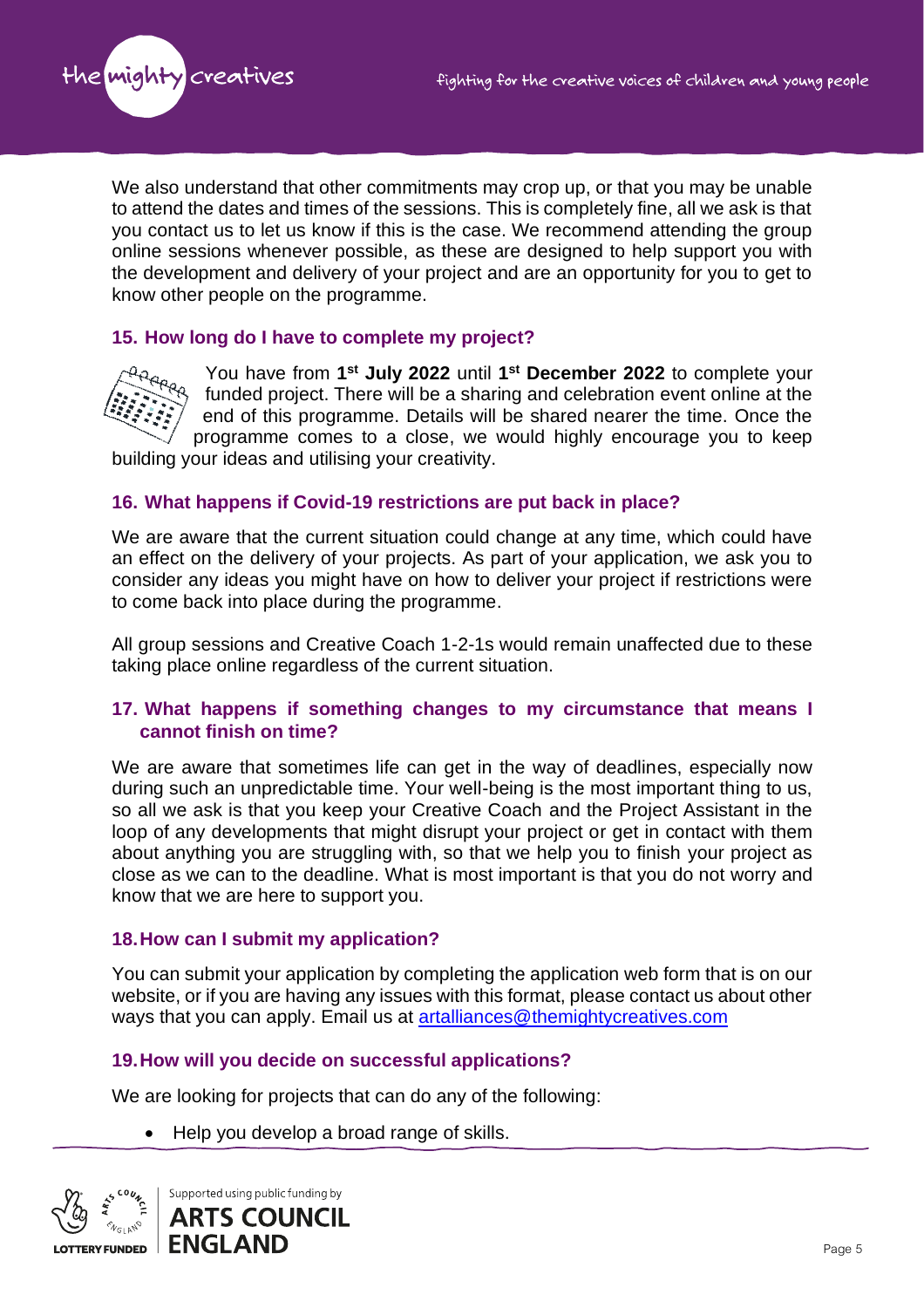

- Encourage creative collaboration.
- Are the start of a creative enterprise.
- Have a positive impact on your community.
- Projects **must** be delivered between **July 2022** and **December 2022.**

There will be a panel that will include The Mighty Creatives staff who will view your applications. We will then assess and score submissions against our criteria. We cannot guarantee that we can fund your application.

## **20.What if the idea I put in my application form changes and I end up working on something slightly different?**

This is completely fine. You can work with a Creative Coach who will be able to support you to develop your idea, which may mean your idea changes throughout the process. The key thing is that it should use your creativity! We are also aware that ambitions may need to be scaled back from what was originally proposed – this is also fine!

## **21.What is a privacy statement and why do I need to complete it?**

A privacy statement describes why and how we collect and use personal data and provides information about your rights. It applies to the data we receive by people themselves and others. The law says that we are required to do this. You need to complete one to give us permission to contact you and safely store your data to support you through this programme.

#### **22.Why do you need my parent/ carer giver's contact details for under 18s?**

We need these details because we are not allowed to hold contact details for anyone under 18. If you supply these details of a parent/ carer giver, please make sure that you have permission.

#### **23.What is an Equal Opportunities Form and why do I need to complete it?**

Equal Opportunities Forms are not mandatory and **do not have to be completed**. They are completely optional and anonymous. The reason that we ask for this information is because it helps us to understand who we are reaching and how we can better serve everyone in our community. If you do not feel comfortable completing the Equal Opportunities Form please skip any/ all of the questions. This will have no impact on the outcome of your application.

## **24.I've never put together a budget before. What would one look like?**

A budget is a document that shows how much money you have coming in (income) and where from and how much you are going to spend and what on (expenditure). In more complex budgets you also plot this over time, so you know when income and expenditure is happening.

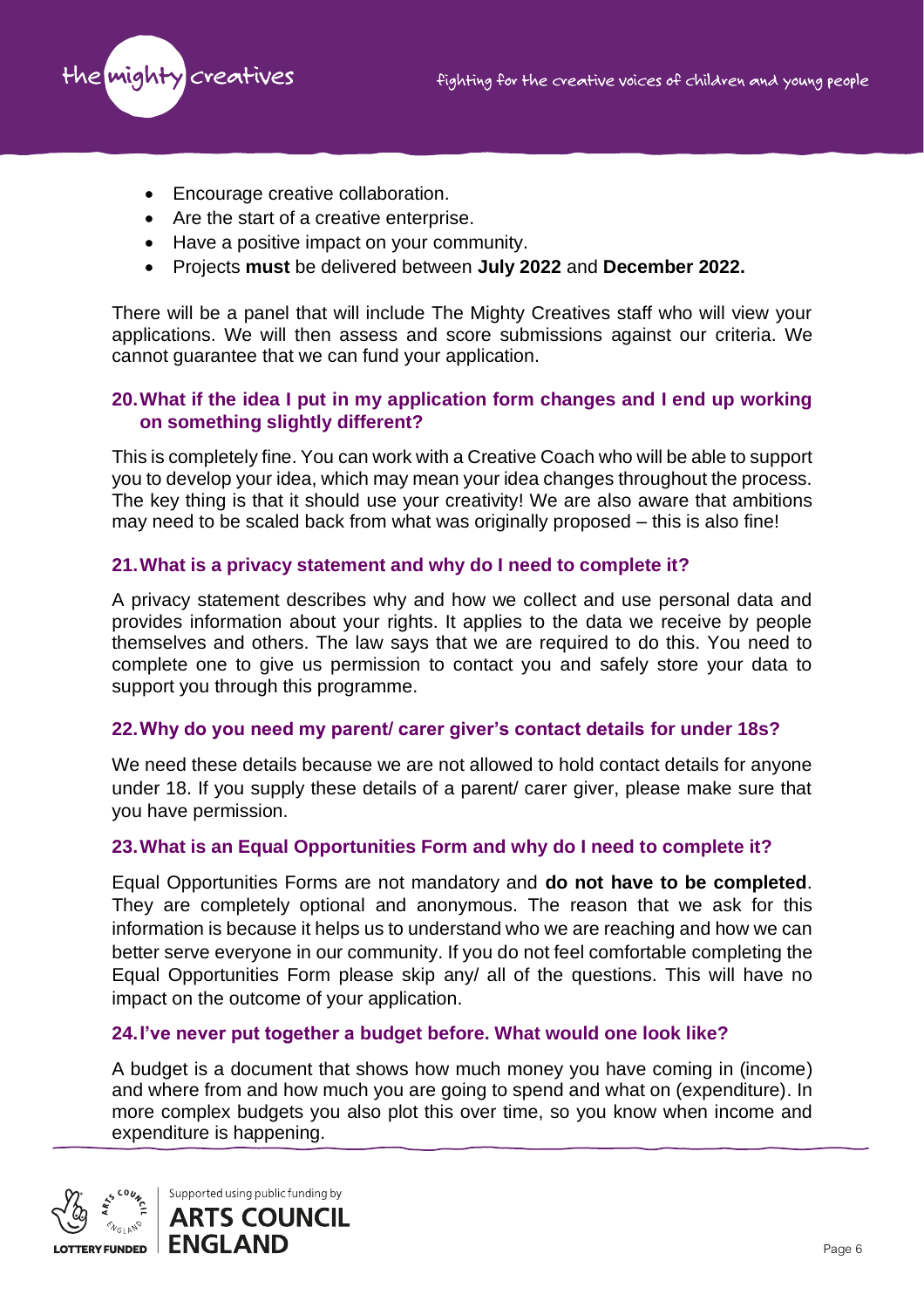

For this project the only income should be from Young Empowerment Fund.

Your expenditure might include things like resources, marketing costs, or costs of commissioning an artist for example. You may want to do some research around how much things will cost before you submit an application.

You may want to consider costs like the following. These will be completely dependent on what sort of project you wish to do:

- Resources (like art resources and materials etc.)
- Equipment
- Stationery
- Printing
- Postage
- Technical support
- Any software/app costs
- Costs for commissioning artists
- Marketing and advertising
- Design costs

Here is a very simple example to help you:

| <b>Income</b>                  | £   | When?            |
|--------------------------------|-----|------------------|
| Young Empowerment Fund         | 500 | <b>July 2022</b> |
| <b>Income Total</b>            | 500 |                  |
| <b>Expenditure</b>             |     |                  |
| Equipment                      | 100 | August 2022      |
| Collaborating with a skilled   | 150 | September 2022   |
| person for technical support   |     |                  |
| Training to learn a new skills | 100 | August 2022      |
| Promotion and advertising      | 150 | November 2022    |
| <b>Expenditure Total</b>       | 500 |                  |

As you can see your income and expenditure total is the same. This is called a **balanced budget** and means that you are spending no more than are getting in.

We advise that you create a realistic budget that only uses the money that you get from this fund. Remember that you can apply for up to £500! Your application will not be treated differently if you apply for less money. All applications are treated the same, regardless of the amount you apply for.